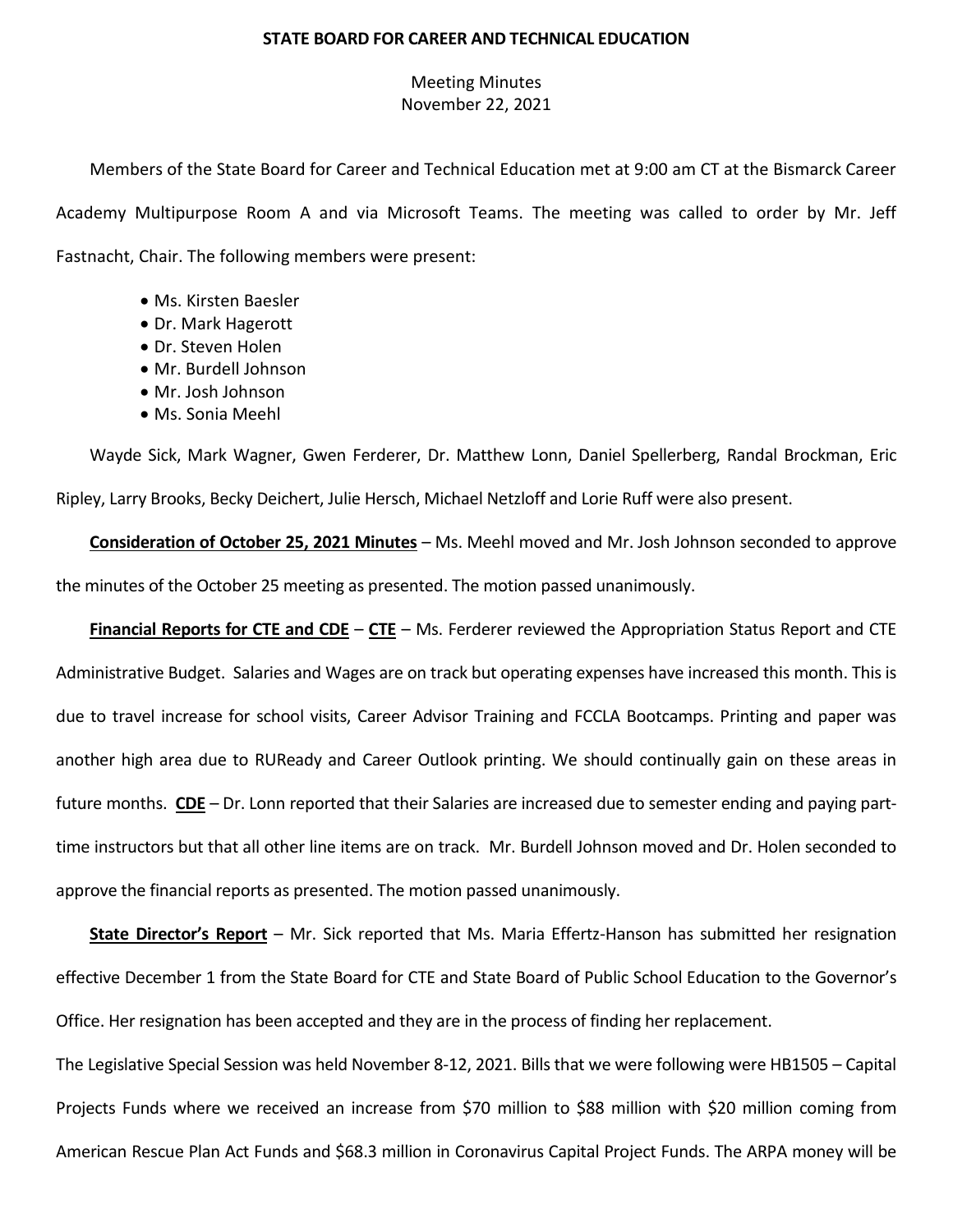deemed for those that the review committee feels are more shovel ready. HB1507 – Computer Science and Cyber Security Education would require all K-12 schools to offer computer science or cyber security course by 2023 and by 2025 being a graduation requirement replacing a science or math. This was amended to a study for Superintendent Baesler, K-12 Coordinating Council, Workforce Development and business and industry to provide recommendations by September 1, 2022 to Legislative Management. And SB2350 which was a true technical correction bill allowing students to take Integrated Math II or III to replace Algebra II for the CTE Scholarship requirement. It also provides flexibility for the Education Pathway.

At the Federal Legislature the Build Back Better Bill passed the House which would increase North Dakota's Perkins allocation by \$2.46 million giving us \$7.7 million. Also in this bill is \$100 million for modernization and innovation grants, \$1 billion for apprenticeship programs, \$113 million for grow your own programs to train instructions in high-need fields (similar to North Dakota's Transition to Teaching program) and \$4.6 billion for industry and sector partnership grants.

Mr. Sick gave other updates that have been occurring such as he presented on Principle 5 of the Shared Vision at the Advance CTE Conference and Mr. Mark Wagner presented this at the NDCEL Conference. Mr. Sick attended the subcommittee K-12 Education Duplication meeting on October 27 to discuss new teacher visits.

Mr. Wagner and CTE Staff have been busy conducting School Vision Visits at Dakota College at Bottineau on November 2-3 and Mandan Public Schools on November 16-17. There are two visits left for this year – Youth Correction Center in Mandan in December and Turtle Mt. Community College in April.

The CTE Director's held their quarterly meeting on November 9. Agenda items included Legislature update, a JDTECH program presentation by Gooseneck Implement, iCEV online curriculum vendor and a SLDS data update.

Mr. Sick presented a legislative update at the Workforce Development Council on November 18. They also toured the Southeast Region Career & Technology Center in Oakes.

Upcoming Events include K12 Education Coordination Council meeting on November 23 and also a meeting between BSC and Bismarck Public School to develop a stackable credential in Agricultural Education.

November 30 will be the DOL/CTE State Apprenticeship Grant Executive Board quarterly meeting.

On December 1 the K12 Education Duplication Subcommittee will meet to discuss virtual CTE. December 2-4 will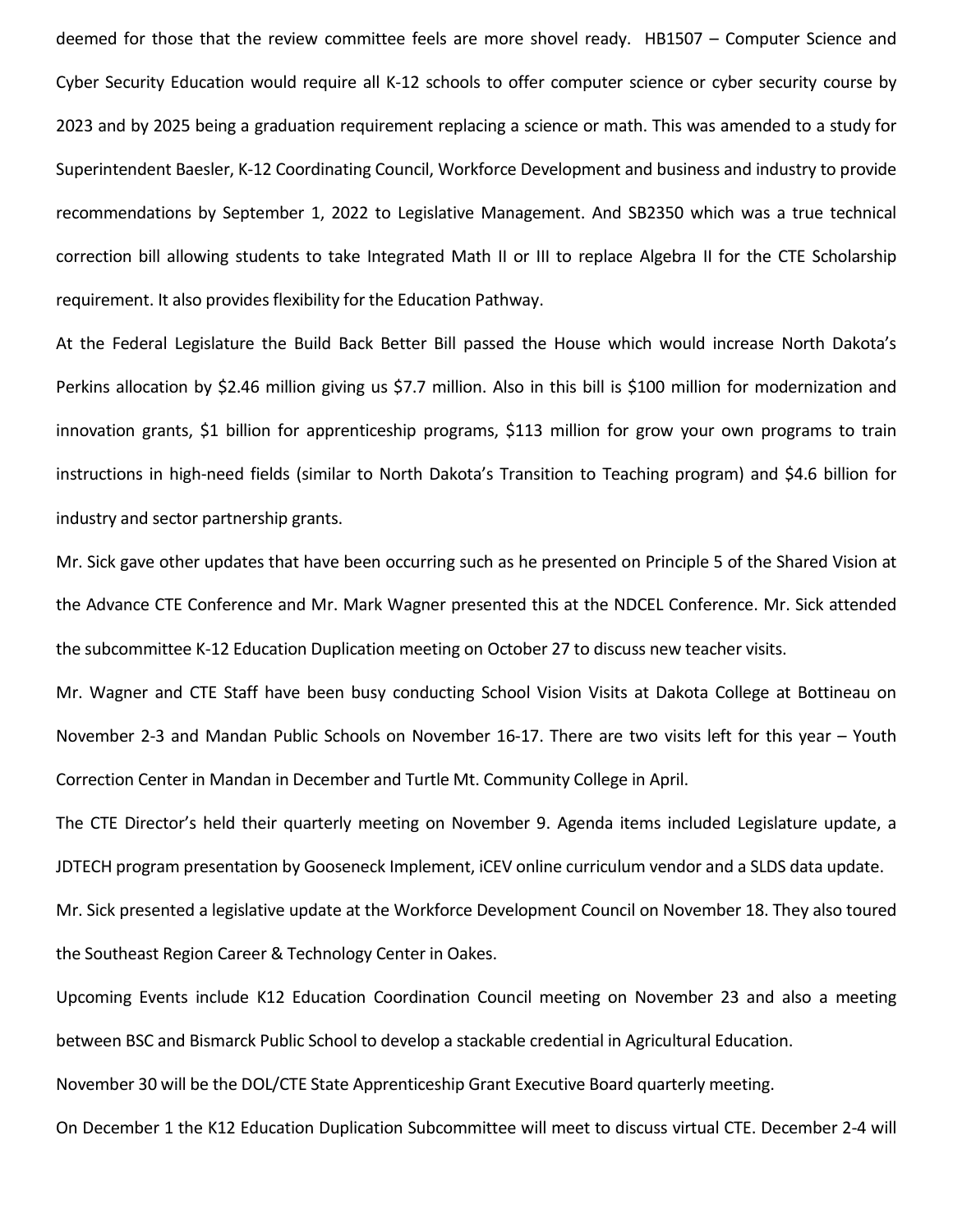be the ACTE Vision Conference in New Orleans. Mr. Sick and Mr. Wagner will be attending virtually and Mr. Sick will also be presenting on Work-Based Learning in North Dakota.

The December Board meeting is usually when the Consolidated Annual Report is approved but this year that due date has been moved to January 31. Therefore, unless a special meeting needs to be held due to the Coronavirus Capital Projects funding, there does not need to be a December meeting.

**CDE Report** – Dr. Lonn presented the new CDE Reporting Dashboard. This enrollment data is updated nightly and does not reflect home schooled individuals. Each color-coded dot on the map represents a school district having enrollment in a CDE course. You are able to see enrollment data from North Dakota and as well as from around the world. Reports available include grade/status data on unique students and enrollments and course popularity. Dr. Lonn will send out link to site when they have received all needed approvals.

CDE will see an increase at the end of the year as first semester is completing and students are enrolling into second semester online courses.

Dr. Lonn reported that CDE represents North Dakota on two national organizations - the Virtual Learning Leaders Alliance and the Digital Learning Collaborative. These networks allow CDE to connect with other online schools across the country and gives them access to participate in research studies. Digital Learning Collaborative Annual Conference will be February in Atlanta Georgia and CDE staff has been asked to provide break-out sessions. Mr. Josh Johnson commended CDE staff on the Dashboard data and the added online elementary enrollment.

**Approval of Building Trades State Standards** – Mr. Netzloff presented the standards that were renewed by instructors based on the 2020-2021 NCCER Standards. North Dakota instructors kept seven standards that the national organization dropped. Mr. Josh Johnson moved to accept the Building Trades State Standards as presented and Dr. Holen seconded. The motion passed unanimously.

**Approval of Private Career Schools – Spectrum School of Massage** – Mr. Netzloff reviewed the Request for Initial Authorization to Operate from the Spectrum School of Massage in Minot. They have met the minimum standards and criteria and have completed all required documentation. Mr. Netzloff recommended to approve their request and due to the timing of this approval, recommended that their expiration date be extended to June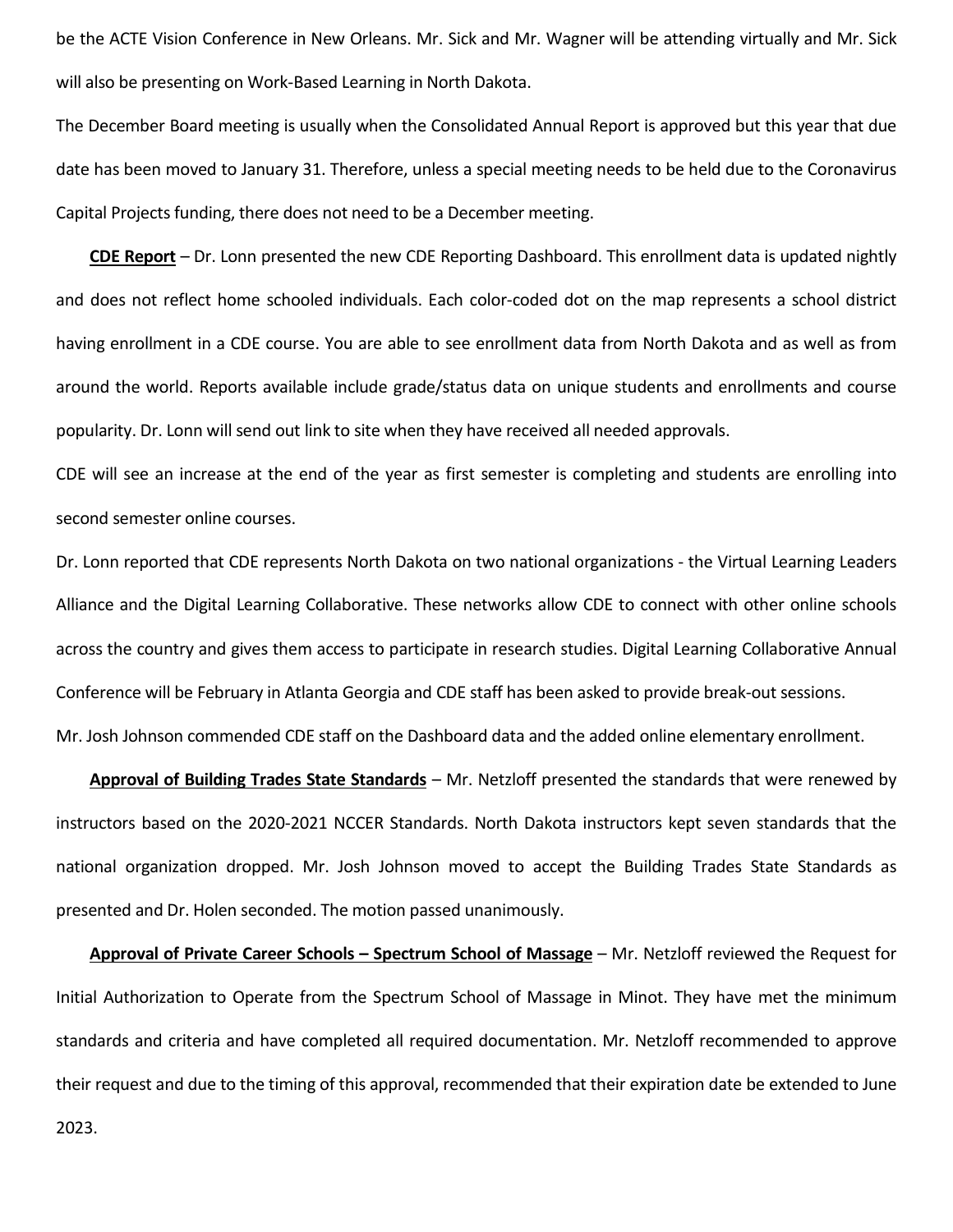Ms. Meehl moved to approve the application of Spectrum School of Massage as presented effective through June 2023 and Mr. Burdell Johnson seconded. The motion passed unanimously.

**Career Resource Network Area Update** – Ms. Julie Hersch provided an update of activities occurring in the Career Resource Network area of CTE. This area manages the RUReady platform and has recently developed a single sign-on for the system in Powerschool. This has improved how students log into the system and makes it easier for instructors to get a classroom logged on. Currently all public colleges and universities throughout the state have free access to this platform. Ms. Hersch also conducts trainings on the RUReady platform and this Fall presented to 129 attendees at 12 different workshops and has requests for 21 one-on-one workshops that she will conduct in December.

Ms. Hersch presented the Choice Ready curriculum at the Choice Ready Workshops that was hosted by CTE and DPI this Fall in Bismarck, Minot and Fargo.

Career Resource Network also publishes and distributes the Career Outlook magazine. This year 50,000 copies were requested by schools and agencies across the state. Seven articles in the latest issue feature former ND students who contribute their career success to CTE and CTSO involvement.

Future plans for this area is to contract with ZAP to add work-based learning module with employer profiles to the RUReady Platform. This will connect students to opportunities in their area or across the state.

**Review/Update of Coronavirus CTE Capital Projects Grant Guidance** – Mr. Sick presented the proposed Grant Guidance and Project Ranking Sheet that has been revised after receiving the Federal guidelines and Legislative guidance from the 2021 Special Session. We can no longer call this the Federal Coronavirus Capital project since funds will be coming from different sources so it will now be called CTE Capital Projects Grant. After discussion it was decided that a project is considered shovel ready when including items such as an architectural plan, site testings, bid documents and documentation of secured match funds to their application. Those applications considered shovel ready will be eligible for the first round of funds.

Other changes include application deadline was moved to December 31, 2021 with an opportunity for those applications already submitted to amend and resubmit. Only applications submitted before October 1 will be considered for the Federal State Fiscal Recovery Funds (SFRF) and if not chosen, those applications will be